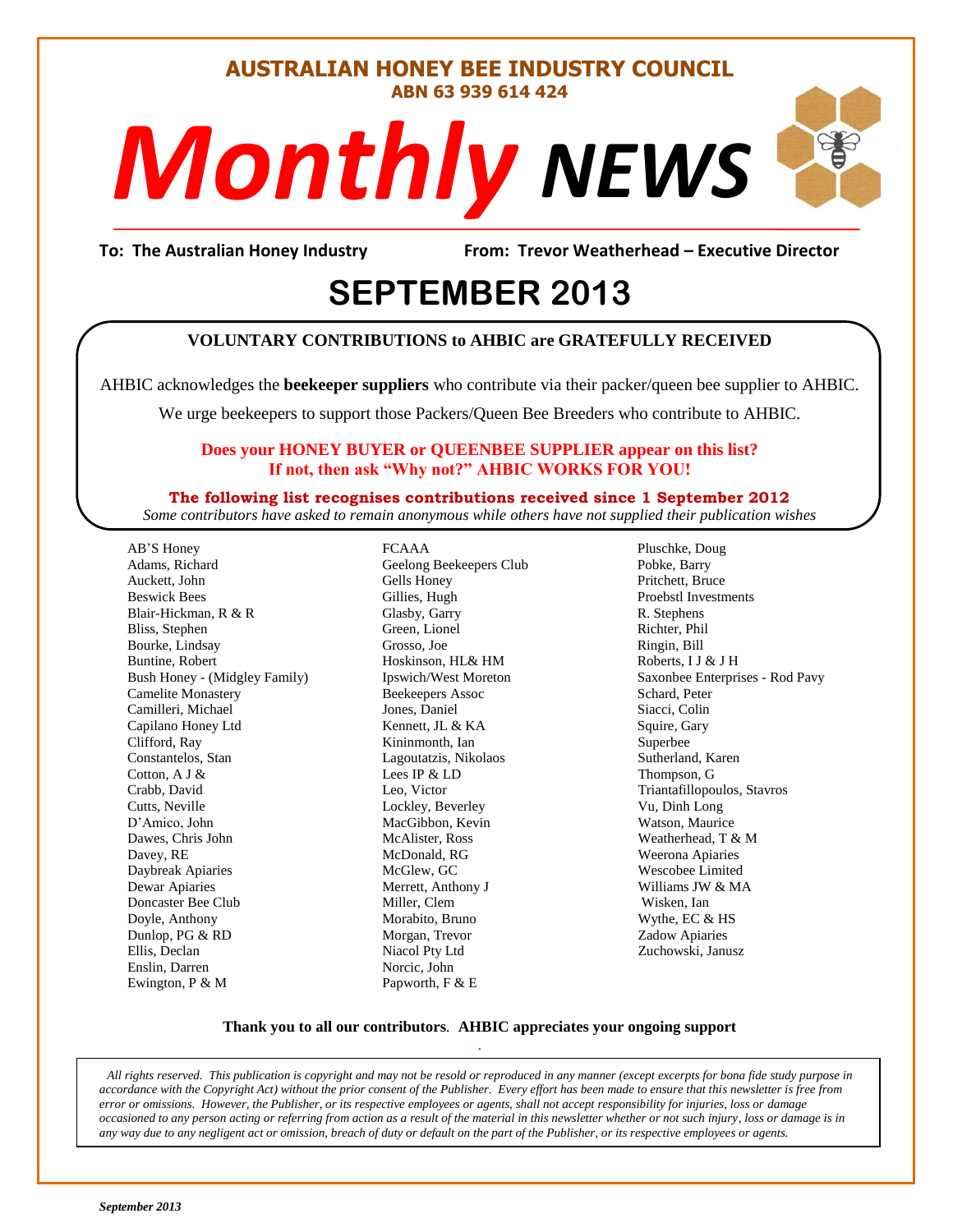#### **AHBIC RECEIVES GOVERNMENT GRANT**

The AHBIC Executive is pleased to report that it has received a \$67,000 grant from the Department of Agriculture (formerly Department of Agriculture, Fisheries and Forestry) for use in setting up a Biosecurity Strategy for the beekeeping industry.

There is an Industry Working Group (IWG) made up of the AHBIC Disease Committee Chair, Craig Klingner who chairs the IWG, AHBIC Chairman, Ian Zadow, and Sam Malfroy from Pant Health Australia (PHA). They have met and have put in place a contract for Plant Health Australia and Michael Clarke from AgEconPlus to work on gaining support for the Biosecurity Strategy.

The IWG are working on preparing a case for the industry Biosecurity Strategy to present to industry.

#### **NEW GOVERNMENT**

With the recent Federal elections and the change of Government, there are new Ministers appointed and Departmental name changes.

What was called the Department of Agriculture, Fisheries and Forestry (DAFF) is now called Department of Agriculture. The new Minister is Barnaby Joyce, the new member for New England. His Parliamentary Secretary is the Tasmanian, Senator Richard Colbeck.

AHBIC has written to the new Minister congratulating him on his appointment and asking for the opportunity to meet with him at some time soon.

No doubt our industry will have reasons to talk with other Ministers as issues arise.

#### **NEWSLETTER CHANGES**

You will notice changes to the front of the AHBIC newsletter. Those appearing as voluntary contributors are those who have contributed in the past 12 months. Some contributors ask to not have their name there and for others they did not indicate if they wished their name to appear.

I have been asked if AHBIC sends out renewal notices. As it is a voluntary contribution, there are no renewal notices. However, what is intended is that an email or letter will be sent out to those who contributed 12 months previously thanking them for their support and inviting them to again contribute.

Many beekeepers made a contribution by direct deposit so I do not have contact details for them. If you are one of these, AHBIC invites you to again contribute and supply us with your contact details.

AHBIC can only operate to benefit the beekeeping industry by the voluntary contributions received from packers and beekeepers. AHBIC would like to thank you all and invite you to make an annual contribution.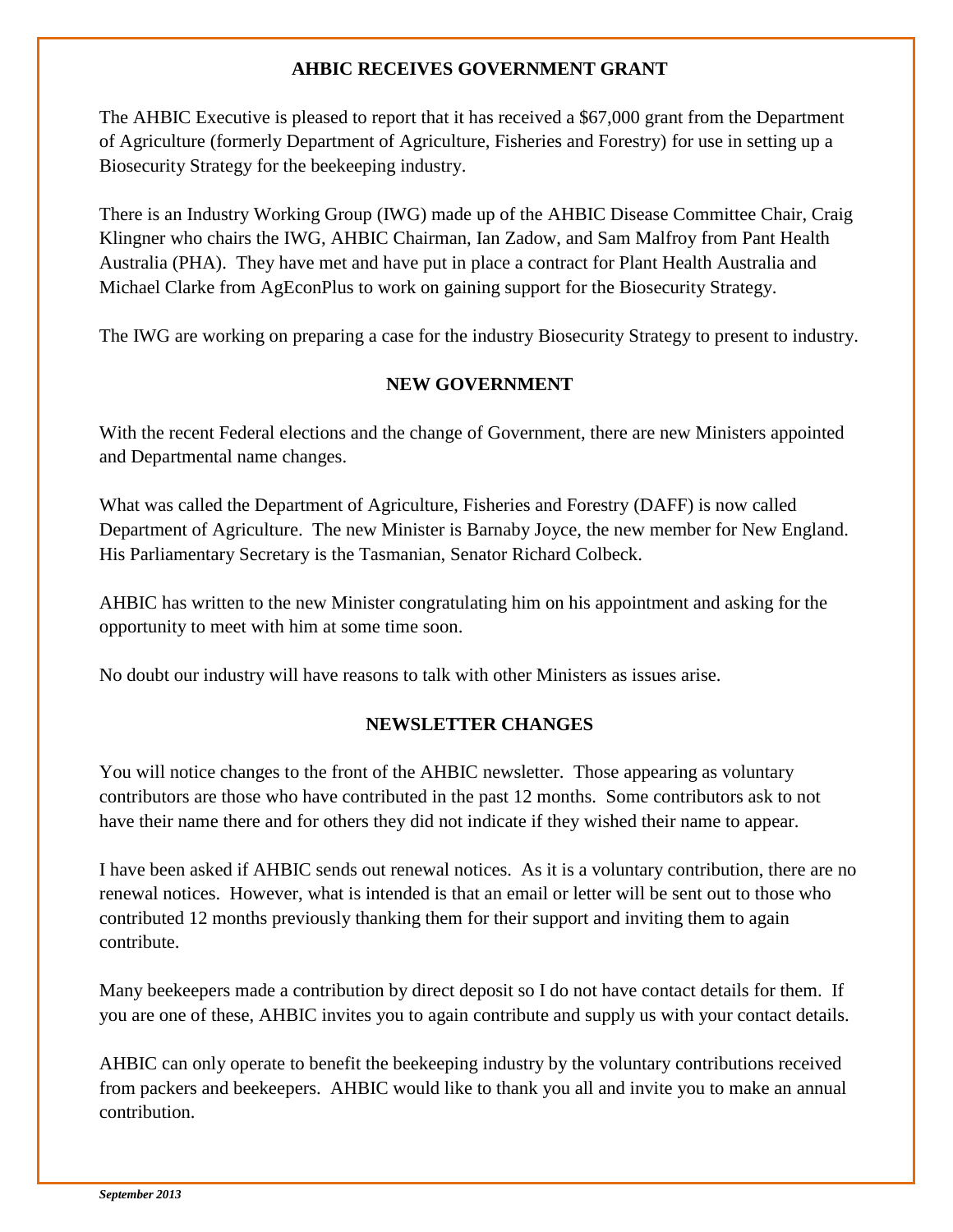#### **AHBIC EXECUTIVE MEETING**

The Executive met in Adelaide on Monday 23 September. It was followed by the AGM and meeting for B-Qual. Some of the issues discussed were:-

The Honey Week Committee had its first phone hook-up. It was thought that it was hard to try to have all States participate on the one day. It was thought that maybe all activities could be in the one month. The Committee is looking at several issues and will meet again soon.

The Executive has decided to go ahead with having the queen bee levy set at zero. The 12 levy principles have to be met and all levy payers need to be contacted. The rationale is that the queen bee levy is costing more to collect that it collects. In 2011-12 it lost around \$4,000.

The Executive is looking at ways of reducing the levy collection cost for the honey levy. This levy is a vital part of the industry's research effort and we need to maximise the amount of money available for allocation to research.

A more comprehensive report on the meeting will be forwarded to member bodies of AHBIC shortly.



#### **FARMER OF THE YEAR AWARDS**

Congratulations to Lindsay Bourke for making the finals of the Farmer of the Year awards in two categories - Diversification Farmer of the Year and Biosecurity Framer of the Year.

Whilst not winning these sections, Lindsay's involvement highlights to the rest of the agriculture community that in the beekeeping industry we do have people who do more than just produce honey. I am sure that if these awards are held It happens to best of them! again next year Lindsay would encourage members of our industry to nominate or be nominated for the awards.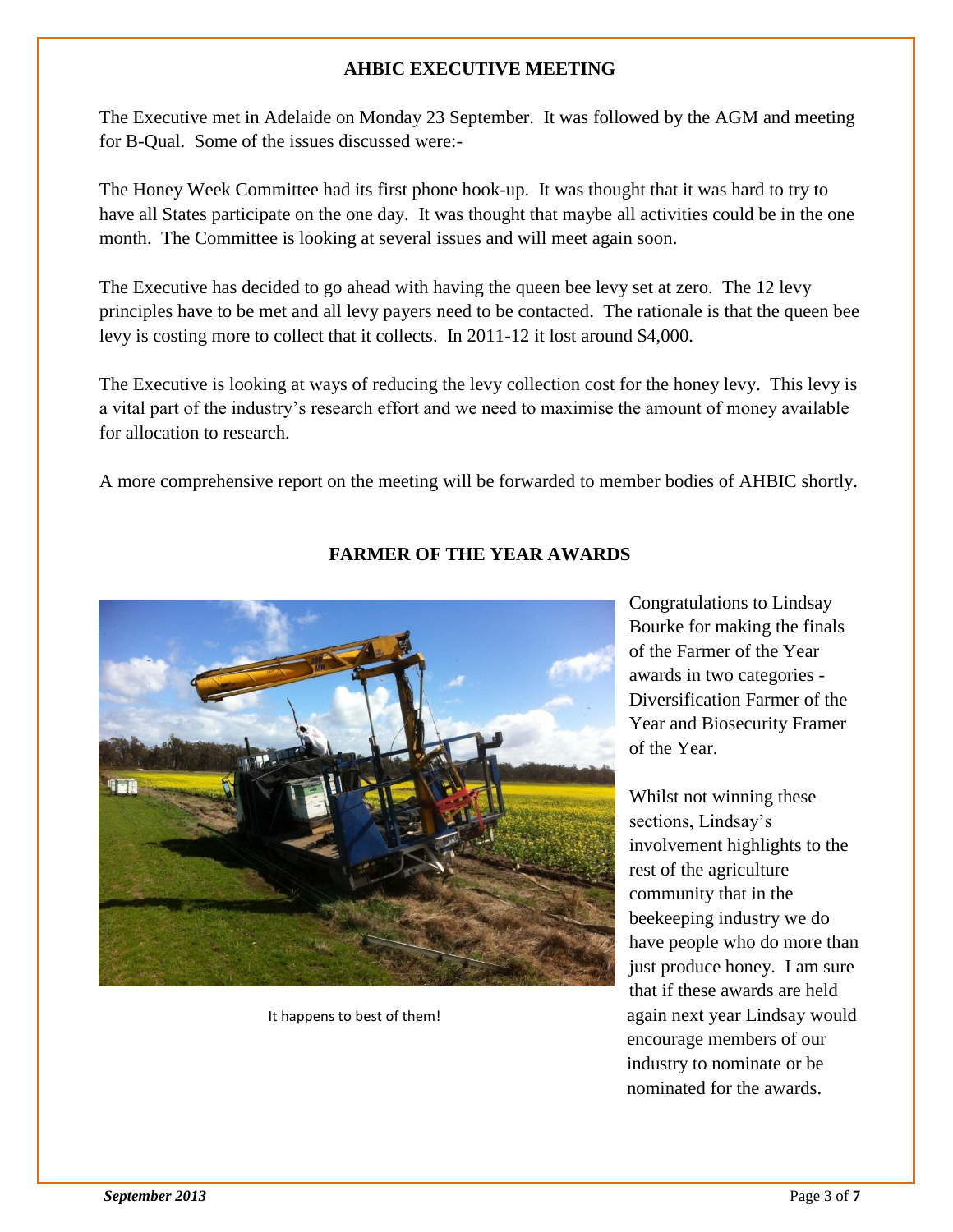#### **B-QUAL**

B-Qual is a wholly owned company of AHBIC which is responsible for the quality assurance program developed by AHBIC. With more and more companies, which buy honey from the various packers, asking that their suppliers have a QA program, B-Qual is an excellent way to meet this requirement.

We would encourage you to look at becoming a part of the B-Qual program if you are not already a member. Some packers provide an incentive for beekeepers to be B-Qual assured. For details on the B-Qual program go to the AHBIC website<http://honeybee.org.au/> and click on B-Qual.

#### **CROP REPORTS**

#### **SEASONAL NOTES From Bob McDonald, Victoria. September/October 2013.**

August weather has been wetter and colder than usual. There have not been any heavy rain events, but the overall total finished up fairly high in most areas.

North West Mallee is the only area where moisture levels are critical.

September weather started out hot, which created moisture stress on crops in the Mallee and Northern areas until we received general heavy rains across the Mallee, Northern Victoria and the NSW Southern Riverina.

The early September heat saw Canola finish quickly in the Mallee, and put some crops elsewhere under severe stress.

However, Canola has yielded surplus honey, with some beekeepers harvesting reasonable crops.

Although Canola in the North West Mallee finished quickly, the warm weather has resulted in Citrus flowering early, and at the time of writing, is yielding surplus honey.

Elsewhere, Canola in the Southern Riverina has responded to the rains but generally, is past its peak and should finish by mid-October.

Paterson's Curse was put under stress with the early September heat and, in some cases has not responded well with the rains. It is not as good a prospect for spring honey as it looked some six weeks ago.

Other spring prospects are poor.

Tea tree in the Mallee is carrying very little bud because of the very dry late summer and autumn, when it usually sets buds.

There is also a question mark over White Mallee (*Euc. gracilis)* yielding useful honey, with the Mallee drying off fast.

Box-Iron Bark belt of forest – Yellow Gum (*Euc. leucoxylon)* across the Box-Iron Bark belt of forest and across into Western Victoria has very little blossom left and will be of very little value, although there are a few pockets of useful blossom left yielding nectar.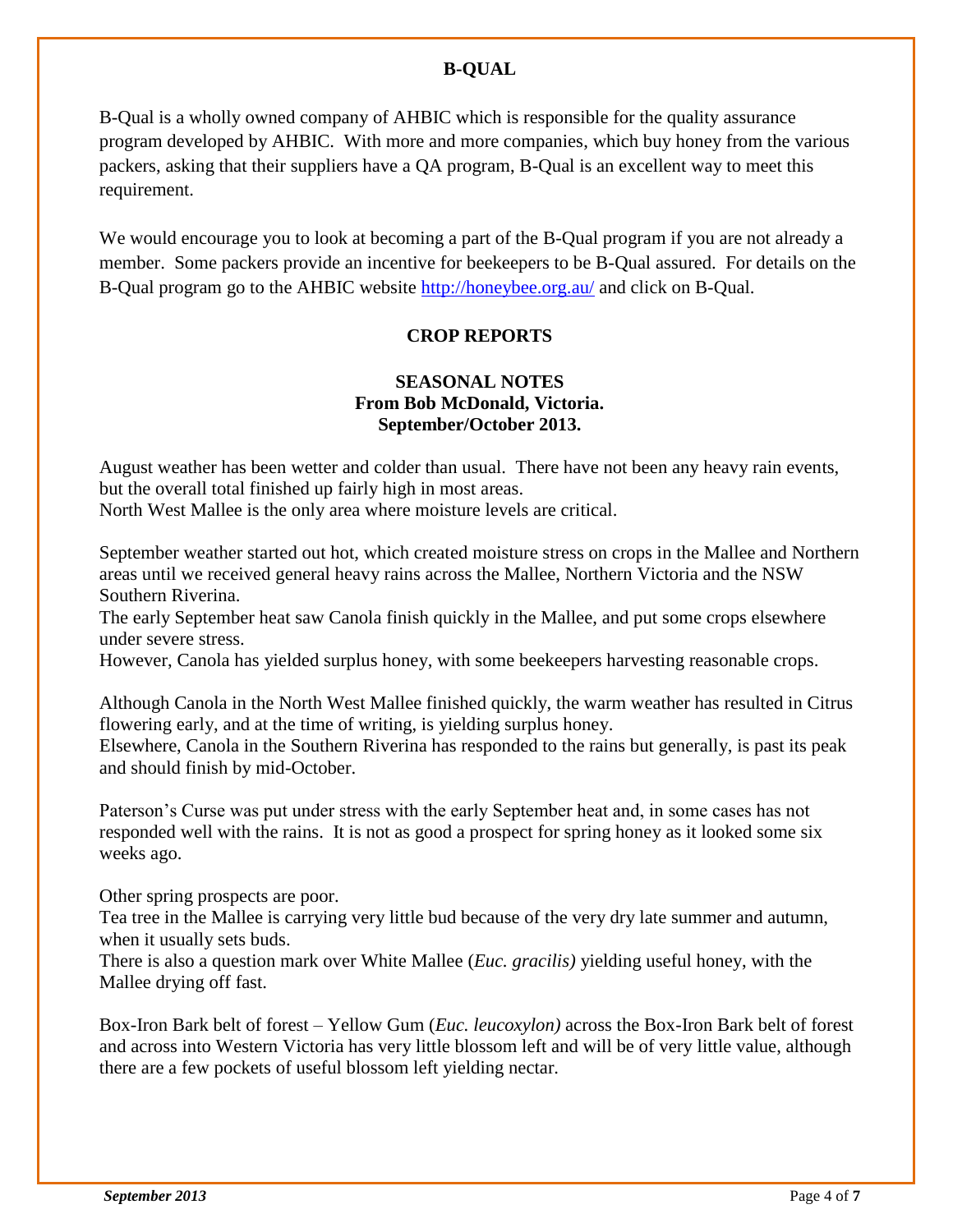#### **SOUTH AUSTRALIA – Keith Gibbs**

Most bees have left almonds and gone to canola and Euc leucoxylon (blue gum) or orange (which is flowering very early this year).

Some apiarists have chased Euc cyanophylla (blue mallee), but has been disappointing.

The weather more changeable than usual making it difficult for beekeeper's to manage hives. We've had a reasonably wet winter giving ground floras good potential to yield. There is nothing on the horizon that stands out but Lucerne could be a major saviour between now and the end of this year.

It could be a battle to get bee numbers up and produce a reasonable crop of honey this season.

#### **CROP REPORT NORTHERN NSW – Casey Cooper**

The north of NSW has been very dry and unseasonable warm.

Large areas of canola produced good bees with a box or two of honey. Small areas of White Box gave good honey and was kind to bees with late bud still producing. Good bud on yellow box of which fifty % has already flowered with the warm weather the remaining buds flowering have been producing some fair honey.

Coastal areas are in need of good rain with early ironbark with little to no bud.

Wattle and hang down in pilliga scrub had a poor budding as did tea tree with only small amounts of sand gum with bud.

The north has just 30 to 40 mls of rain in past week though been so dry leading up to this event we will need two – three times this rain in next four to six week to bring on white clover and some shortterm budders like silver leaf / coolabah.

#### **CROP REPORT CENTRAL NSW – Mal Porter**

All the bees that went to the almonds are back in their local beekeeping areas on canola or in some cases capeweed. At the moment there seems to be some areas of the Central West and the West showing reasonable patches of Paterson curse. With the Central West having around 30 to 40mls of rain in September it did freshen up the weeds and canola but, with the September winds that we have been getting, it is time for more rain to keep the Paterson curse alive and strong.

As for eucalypts it still seems to be a year where we had a very mild winter and they have flowered out of season, and the later flowering trees are starting to flower now. Along the western rivers the river gums were showing reasonable budding, but once again I have been told that they have started to flower early.

Honey prices still sitting around the \$3.20 mark and not looking likely to move in the near future. Talking to one packer honey stocks were low but this hasn't increased honey prices yet.

With the September rain it has sparked some new growth on some of the trees in the Central west and Western areas, all you can hope for now is more rain in near future to carry this growth through to budding for next season. As we are heading into the summer months we all should be very careful when working our bees with smokers and the drying grass around the bee yards.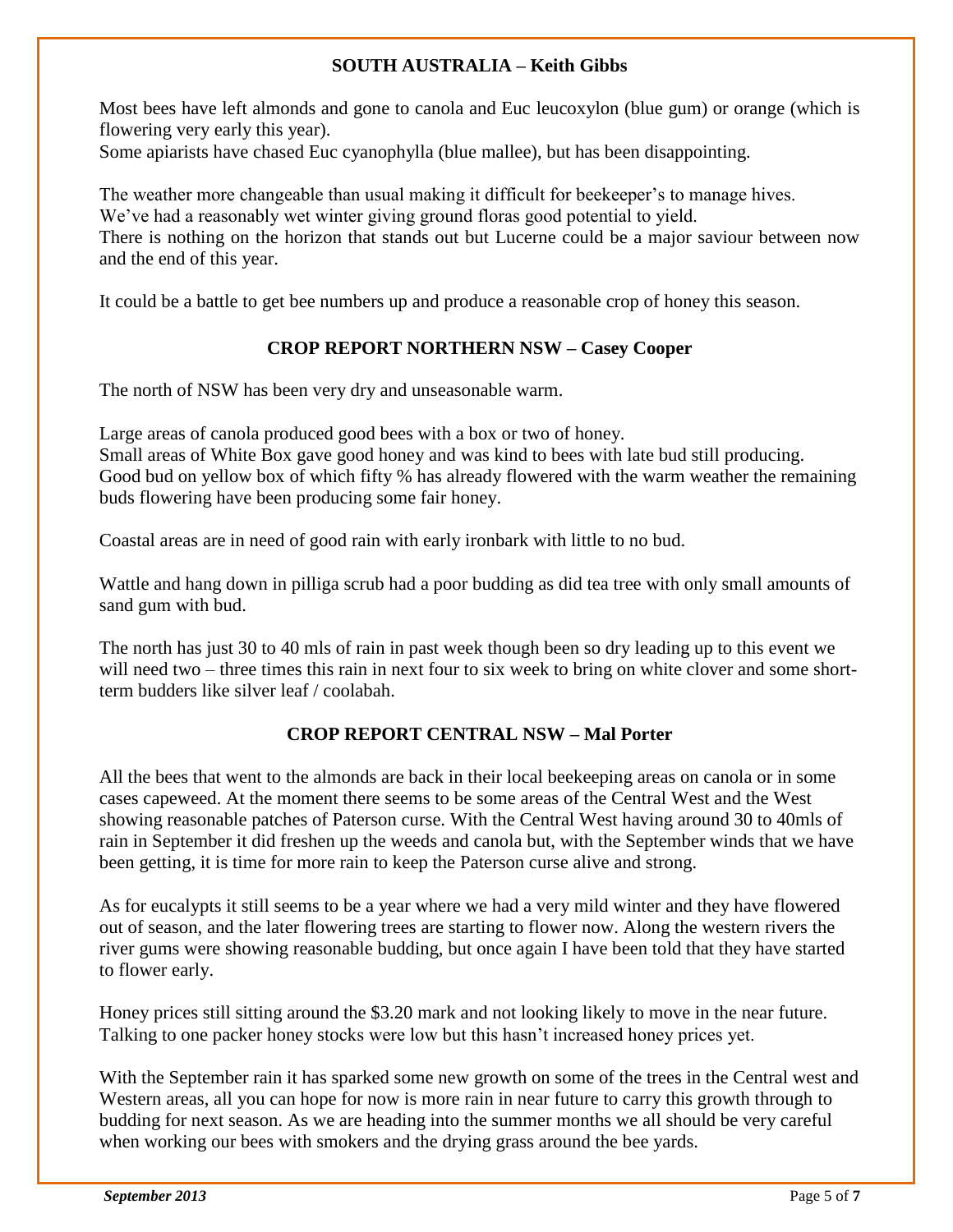#### **WA Crop Report - Rod Pavy**

Dry winter left bees with few reserves and some weak colonies. Late good rains have changed situation with spring build-up now well underway and coastal areas producing limited honeyflow.

Some beekeepers have moved onto Brown Mallet which appears well budded.

#### **QUARANTINE STATION OPEN AGAIN**

The quarantine station at Eastern Creek is again open for the business of importing queen bees. A shipment from Canada is due soon.

It has been around seven (7) years since any imports of queen bees took place. It was closed due to someone saying that CCD was a threat. Industry could never find who made that statement and caused the closure.

There are a few minor issues to sort out but the way the quarantine station functions will be a fore runner to how the new facility in Melbourne will function when it is built.

It is crucial that there is a safe legal way for genetic material to be able to be sourced from overseas.

The disappointing part is that the Import Risk Assessment (IRA) for drone semen is still languishing somewhere in Canberra. This is also an important part of genetic material being able to be safely imported. You will recall that it was Recommendation 12 from the More Than Honey report that the IRA for drone semen importation be completed by the end of 2008.

#### **CONFERENCE DATES**

There has been a change to the dates for the New South Wales Apiarists Association conference.

These are the dates as I have them at present.

| Queensland Beekeepers Association                    | $12 - 13$ June | Toowoomba |
|------------------------------------------------------|----------------|-----------|
| New South Wales Apiarists Association                | 8 - 9 May      | Narrabri  |
| <b>Tasmanian Beekeepers Association</b>              | 31 May-1 June  |           |
| WA Farmers Federation - Beekeeping Section           | 6 June         | Perth     |
| South Australian Apiarists Association               | 19-20 June     |           |
| Victorian Apiarists Association                      | <b>TBA</b>     |           |
| Honey Packers and Marketers Association              | <b>TBA</b>     |           |
| National Council of Crop Pollination Associations    | <b>TBA</b>     |           |
| <b>Australian Queen Bee Breeders Association</b>     | <b>TBA</b>     |           |
| Federal Council of Australian Apiarists' Association | <b>TBA</b>     |           |
| <b>Australian Honey Bee Industry Council</b>         | <b>TBA</b>     |           |